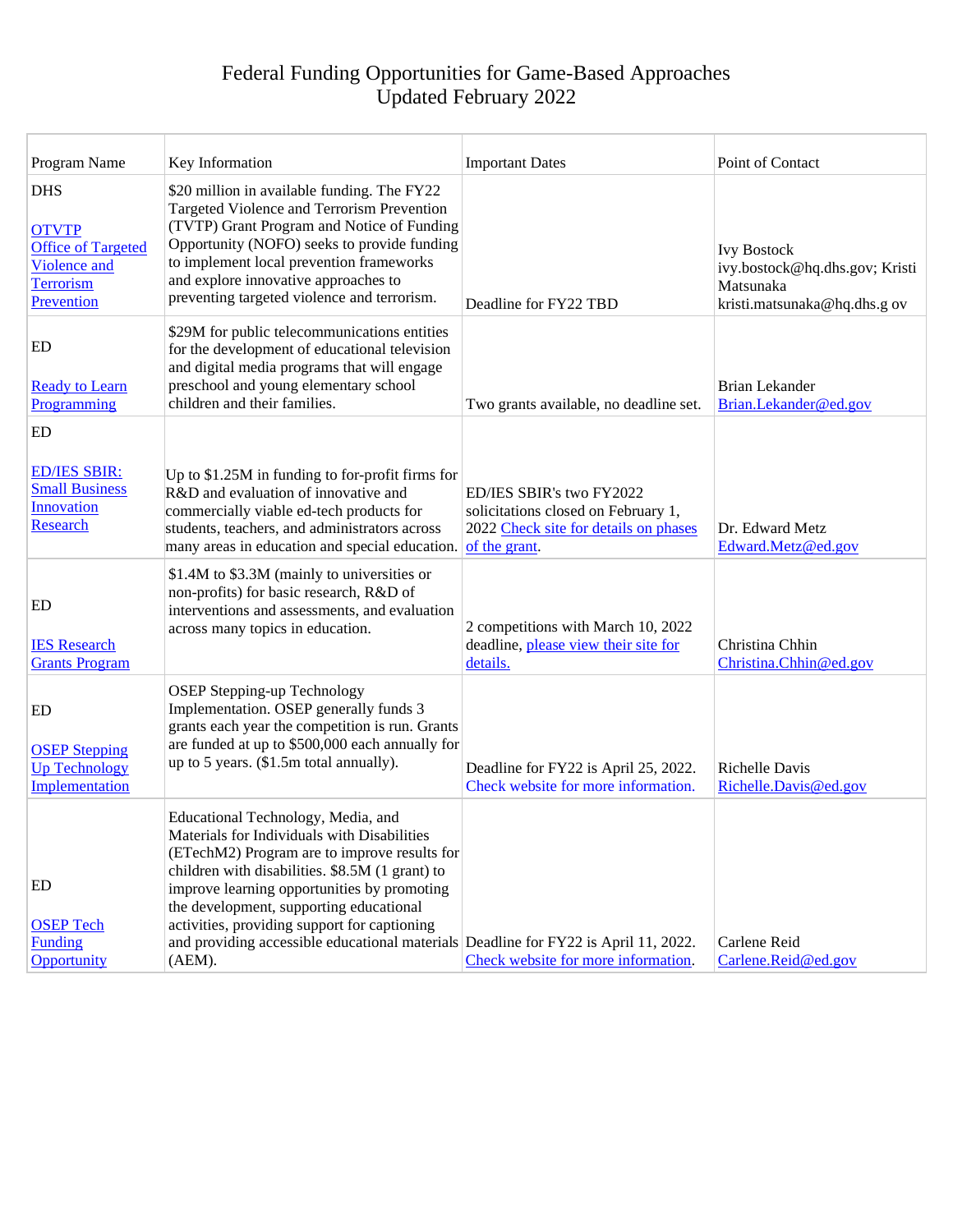| ED<br><b>OSEP</b><br><b>Tech Funding</b><br>Opportunity                           | 327N (Captioned and Described Educational<br>Media Center). (1 grant, \$2 million per year/5<br>years) to oversee the selection, acquisition,<br>captioning, audio description, and distribution<br>of educational media and materials through a<br>free loan service for eligible users. | Competition Closed for FY22.                                                                               | Carlene Reid<br>Carlene.Reid@ed.gov            |
|-----------------------------------------------------------------------------------|-------------------------------------------------------------------------------------------------------------------------------------------------------------------------------------------------------------------------------------------------------------------------------------------|------------------------------------------------------------------------------------------------------------|------------------------------------------------|
| HHS/ACL/NCR<br><b>SBIR</b><br><b>Small Business</b><br><b>Innovation Research</b> | Offers 6-month \$100K Phase I grants and 2-<br>year \$575K Phase II to for-profit U.S.<br>businesses to R&D innovative commercially<br>viable products and services designed to meet<br>the needs of individuals with all types of<br>disabilities across the age span.                   | 60 Solicitations Currently Open for<br>Phase I. Check for list here.                                       | <b>Brian Bard</b><br>Brian.Bard@acl.hhs.gov    |
| ED<br><b>IES</b> Special<br><b>Education Grants</b><br>Program                    | \$1.4M to \$3.3M (mainly to universities or<br>non-profits) for basic research, R&D of<br>interventions and assessments, and evaluation<br>across many topics in special education.                                                                                                       | There is no FY 2022 competition for<br>this research program.                                              | Sarah Brasiel<br>Sarah.Brasiel@ed.gov          |
| <b>IMLS</b><br><b>Museums</b> for<br>America                                      | \$5 to \$250K for projects that strengthen the<br>ability of an individual museum to serve its<br>public. Lifelong Learning category                                                                                                                                                      | Deadline for FY 22 is November 15,<br>2022.                                                                | Reagan Moore<br>rmoore@imls.gov                |
| <b>IMLS</b><br><b>National</b><br>Leadership<br>Program                           | \$50K to \$750K for projects that address<br>critical needs of the museum field and that<br>have the potential to advance practice in the<br>profession so that museums can improve<br>services for the American public.                                                                  | Deadline for FY 22 is November 15,<br>2022.                                                                | Helen Wechsler<br>hwechsler@imls.gov           |
| <b>NASA</b><br><b>Annual</b><br><b>International</b><br><b>Space Apps</b>         | Hackathon for coders, scientists, gamers,<br>designers, storytellers, makers, builders,<br>technologists, and others in cities around the<br>world. Teams engage with NASA's free and<br>open data to address real-world problems on<br>Earth and in space. Event: October 2-3, 2021      | Registration opens July 2022<br>Event takes place October 1-2, 2022                                        | Shobhana Gupta, PhD<br>shobhana.gupta@nasa.gov |
| <b>NEA</b><br><b>Our Town</b>                                                     | $$25,000-150,000$ grants program that supports<br>creative placemaking projects that integrate<br>arts, culture, and design<br>activities into efforts that strengthen<br>communities by advancing local economic,<br>physical, and/or social outcomes.                                   | No Registration information available<br>for 2022. Projects proposed in FY 21<br>receive grant April 2022. | OT@arts.gov                                    |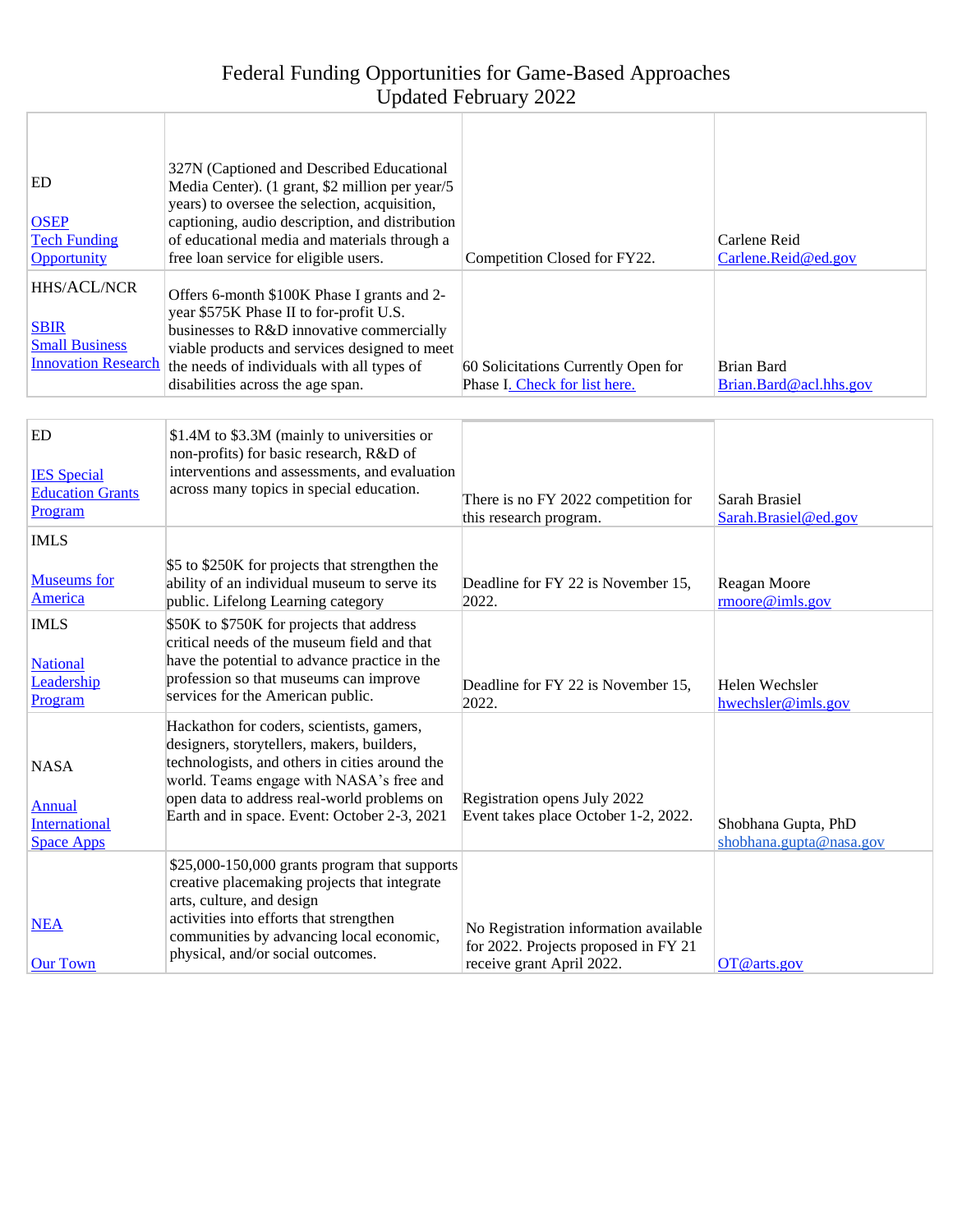| <b>NEA</b><br><b>Grants</b> for Arts<br>Projects                       | \$10,000-\$100,000 to support 14 artistic<br>disciplines through project-based funding<br>focused on public engagement with, and<br>access to, various forms of excellent art across<br>the nation; the creation of art that meets the<br>highest standards of excellence, learning in the<br>arts at all stages of life, and the integration of<br>the arts into the fabric of community life.                                 | Second Grants for Arts Projects<br>Deadline July 7, 2022.<br>Some Second Grant Application<br>Deadlines may vary, check here for a<br>full list.                                                                        | Contact varies by discipline,<br>please see the contact list.               |
|------------------------------------------------------------------------|---------------------------------------------------------------------------------------------------------------------------------------------------------------------------------------------------------------------------------------------------------------------------------------------------------------------------------------------------------------------------------------------------------------------------------|-------------------------------------------------------------------------------------------------------------------------------------------------------------------------------------------------------------------------|-----------------------------------------------------------------------------|
| <b>NEH</b><br><b>Digital Projects for</b><br>the Public                | \$30,000 - \$300,000 to support projects that<br>interpret humanities content through digital<br>media such as games, mobile apps, curated<br>websites, and XR. The projects must be<br>designed to attract broad public                                                                                                                                                                                                        | Application available April 8, 2022.<br>Application due June 8, 2022:                                                                                                                                                   | Jeff Hardwick<br>jhardwick@neh.gov;<br>Marc Ruppel<br>Ruppelmruppel@neh.gov |
| <b>NIH</b><br><b>Interactive Digital</b><br><b>Media STEM</b>          | \$1.75M/2.5 years for IDM STEM resources<br>that address P-12 student career choice or<br>health and medicine topics for the community,<br>PAR-20-153.                                                                                                                                                                                                                                                                          | Applications Due September 2, 2022                                                                                                                                                                                      | Tony Beck<br>Beckl@mail.nih.gov                                             |
| <b>NIH</b><br><b>Science Education</b><br><b>Partnership Award</b>     | \$1.35M/5 years for: development of innovative<br>educational activities for P-12 teachers and<br>students or interactive science center/museum<br>health exhibits.                                                                                                                                                                                                                                                             | Due July 13, 2022                                                                                                                                                                                                       | Tony Beck<br>Beckl@mail.nih.gov                                             |
| <b>NIH</b><br><b>Omnibus</b><br><b>Solicitation</b> for<br><b>SBIR</b> | PA-20-260, \$1.75M/2/5 years for DM STEM<br>resources that address P-12 student career<br>choice or health and medicine topics for the<br>community.                                                                                                                                                                                                                                                                            | <b>Applications for Funding Opportunities</b><br>FY 22 due April 5, 2022. Check here<br>for full list.<br>https://sbir.cancer.gov/funding/opportu Tony Beck<br>nities/SBIR-STTR-omnibus-solicitation Beckl@mail.nih.gov |                                                                             |
| <b>NSF</b><br><b>ECR</b><br><b>EHR</b> Core<br>Research                | ECR Core invites proposals for fundamental<br>research (basic research or use-inspired basic<br>research) that advances knowledge in one or<br>more of the three Research Tracks: STEM<br>Learning and Learning Environments,<br>Research on Broadening Participation in<br>STEM fields, and Research on STEM<br>Workforce Development. Level I proposals<br>up to \$500k, Level II up to \$1.5M and Level<br>III up to \$2.5M. | FY22 Application Due October 6, 2022 ECR@nsf.gov                                                                                                                                                                        |                                                                             |